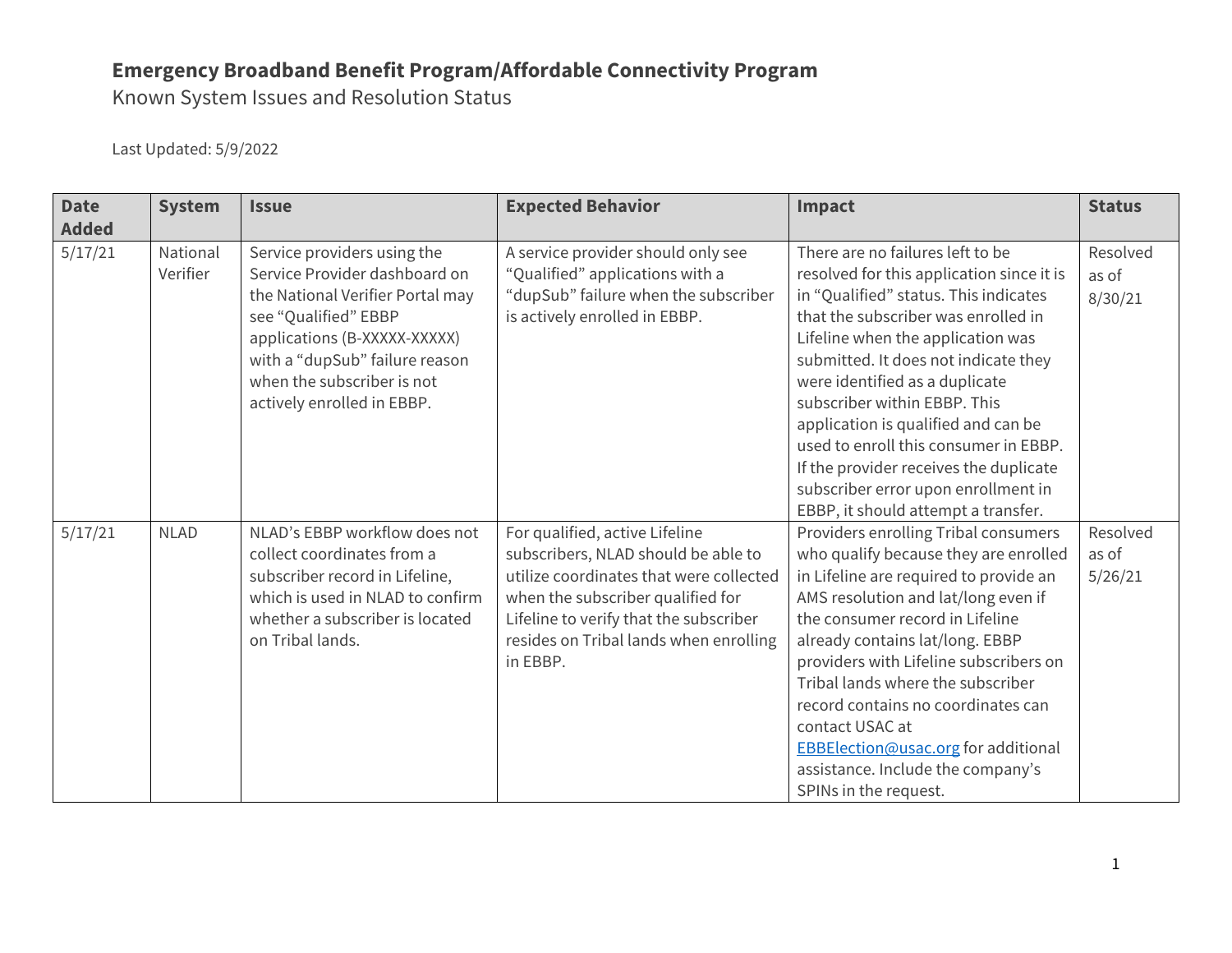Known System Issues and Resolution Status

| 5/17/21 | <b>NLAD</b>                 | NLAD requires the same<br>eligibility code used during<br>enrollment to be provided on<br>update.                         | NLAD should ignore an eligibility code<br>provided during update because<br>eligibility code is not an editable field. | Providers attempting to update a<br>subscriber record for a subscriber who<br>qualified through the National Verifier<br>are particularly impacted. NLAD<br>expects the update request to contain<br>the eligibility code used by the<br>consumer in the National Verifier. The<br>provider is unlikely to have this<br>information. The provider can obtain<br>that information from the EBBP<br>"Detail Active Subscriber" Report. | Resolved<br>as of<br>5/26/21                |
|---------|-----------------------------|---------------------------------------------------------------------------------------------------------------------------|------------------------------------------------------------------------------------------------------------------------|--------------------------------------------------------------------------------------------------------------------------------------------------------------------------------------------------------------------------------------------------------------------------------------------------------------------------------------------------------------------------------------------------------------------------------------|---------------------------------------------|
| 5/17/21 | <b>NLAD</b>                 | ETC Administrator homepage<br>shows Lifeline SACs only.                                                                   | ETC Administrators should be able to<br>see both Lifeline and EBBP SACs on<br>their NLAD homepage.                     | EBBP providers do not see their EBBP<br>SACs displayed on the ETC<br>Administrator homepage. ETC<br>Administrators see all EBBP SACs that<br>they have access to by pulling an<br>EBBP report.                                                                                                                                                                                                                                       | Resolved<br>as of<br>6/23/21                |
| 5/17/21 | <b>NV API</b><br>(Lifeline) | Providers receive an error when<br>they attempt to qualify a<br>consumer who has an active<br>EBBP application ("B-app"). | It is expected that providers will<br>receive an error in this scenario.                                               | Service provider will receive expected<br>error "EBBP_APPLICATION_EXISTS:<br>An EBBP application already exists for<br>this consumer. A Lifeline application<br>cannot be created at this time. For<br>more information please contact us at<br>LifelineProgram@usac.org." If the<br>consumer wishes to submit a Lifeline<br>application, they should contact USAC<br>to request to close the EBBP<br>application.                   | N/A, error<br>functioning<br>as<br>expected |
| 5/17/21 | <b>NLAD</b>                 | "Internal Error" when attempting<br>to update a subscriber record.                                                        | "Internal Error" should not be<br>received during an update<br>transaction.                                            | Service providers will receive an<br>internal error if they try to update a<br>subscriber record and the subscriber                                                                                                                                                                                                                                                                                                                  | Resolved<br>as of<br>5/26/21                |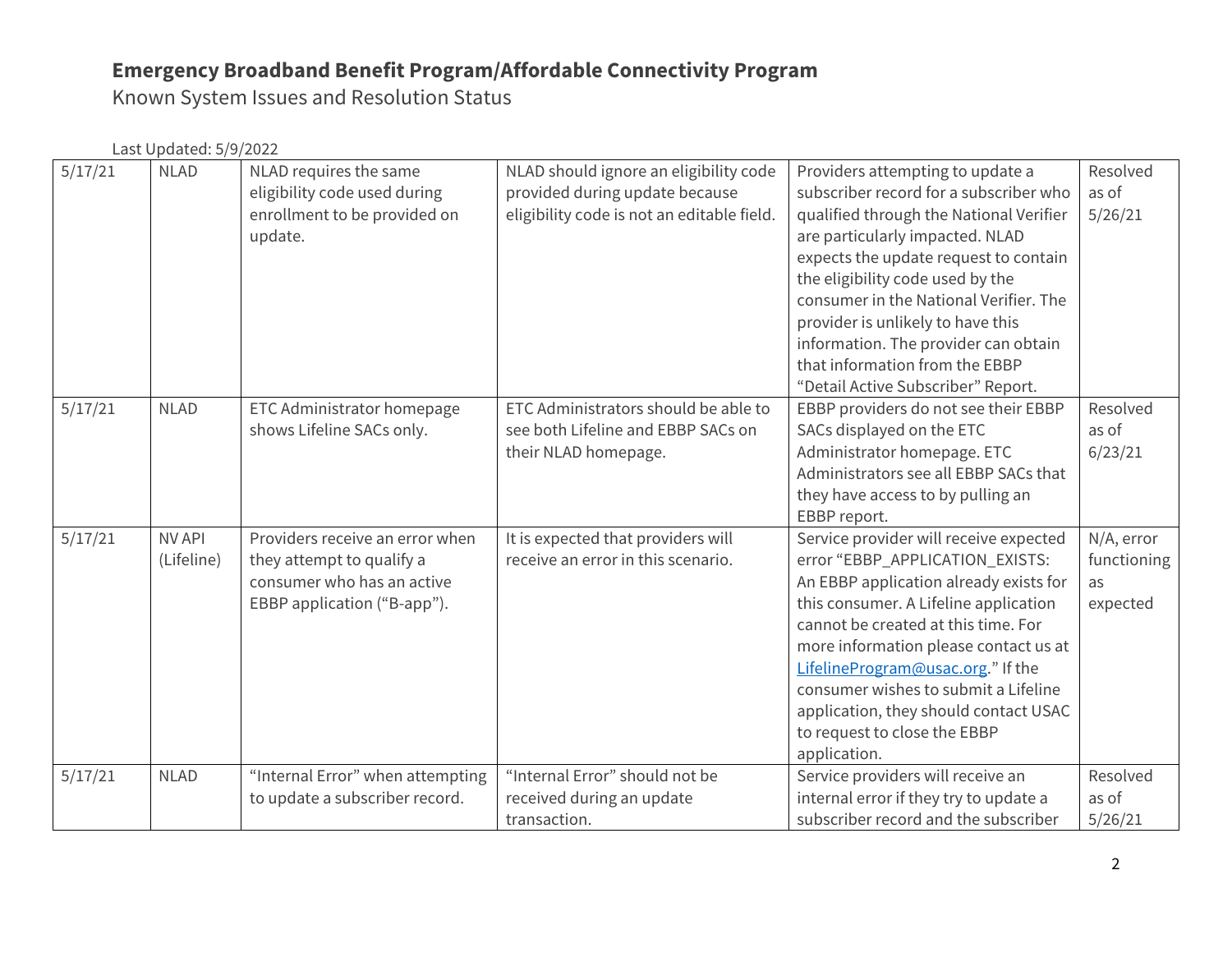Known System Issues and Resolution Status

|         | Last Updated: 5/9/2022 |                                                                            |                                                                                                                                                                 |                                                                                                                                                                                                                                                                                                                                                                                                                                                                                                                                            |                               |  |
|---------|------------------------|----------------------------------------------------------------------------|-----------------------------------------------------------------------------------------------------------------------------------------------------------------|--------------------------------------------------------------------------------------------------------------------------------------------------------------------------------------------------------------------------------------------------------------------------------------------------------------------------------------------------------------------------------------------------------------------------------------------------------------------------------------------------------------------------------------------|-------------------------------|--|
|         |                        |                                                                            |                                                                                                                                                                 | shares an address with other EBBP<br>subscribers.                                                                                                                                                                                                                                                                                                                                                                                                                                                                                          |                               |  |
| 5/17/21 | <b>NLAD</b>            | Unauthorized error when trying<br>to access "Field Descriptions<br>Guide." | All users with access to the EBB<br>workflow in NLAD should be able to<br>view the Field Descriptions Guide in<br>the "Tools and Resources" section of<br>NLAD. | Users may be unable to access the<br>EBBP "Field Descriptions Guide." The<br>guide is also available on the "Enroll<br><b>Consumers Using the Batch</b><br>Template" page on usac.org. Please<br>visit the website until the issue is<br>fixed.                                                                                                                                                                                                                                                                                            | Resolved<br>as of<br>5/14/21  |  |
| 5/17/21 | <b>NLAD</b>            | Batch upload returns empty<br>errors file.                                 | The batch upload error file should<br>always contain the applicable errors<br>and warnings.                                                                     | In two known scenarios, the batch<br>upload functionality will return users<br>a blank error file:<br>1. Provider uses an invalid<br>transaction type.<br>a. To resolve, verify that<br>a valid transaction<br>type was provided in<br>the file. See valid<br>transaction types<br>here.<br>2. Provider includes unnecessary<br>fields for a de-enroll<br>transaction.<br>a. No resolution is<br>needed as the de-<br>enrollments will go<br>through successfully.<br>To prevent the empty<br>file in the future,<br>provide only required | Resolved<br>as of<br>10/26/21 |  |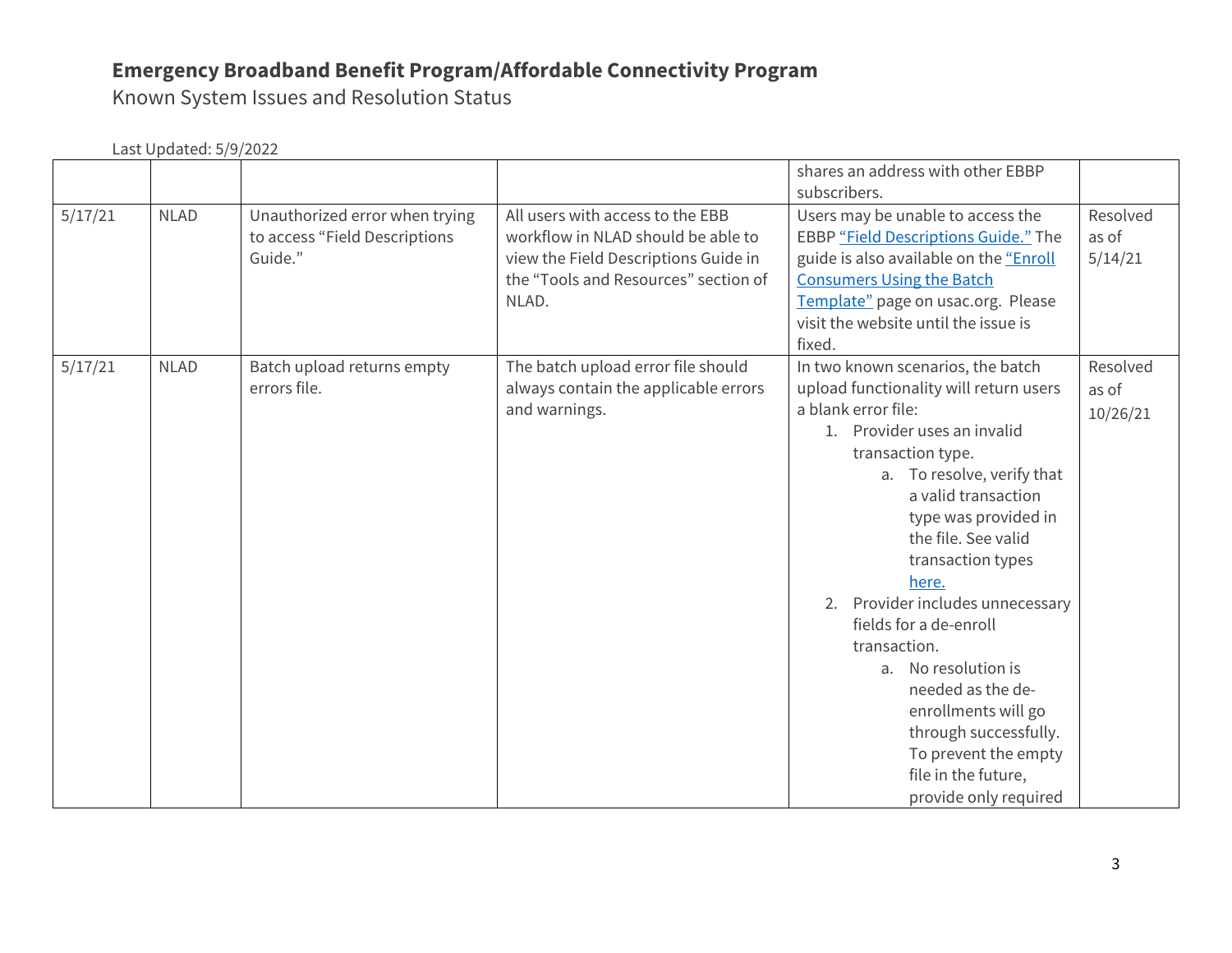Known System Issues and Resolution Status

|         |             |                                                                                          |                                                                                                                                                                                                          | fields, as described                                                                                                                                                                                                                                                                                                                                                                                                                                                                                                           |                              |
|---------|-------------|------------------------------------------------------------------------------------------|----------------------------------------------------------------------------------------------------------------------------------------------------------------------------------------------------------|--------------------------------------------------------------------------------------------------------------------------------------------------------------------------------------------------------------------------------------------------------------------------------------------------------------------------------------------------------------------------------------------------------------------------------------------------------------------------------------------------------------------------------|------------------------------|
|         |             |                                                                                          |                                                                                                                                                                                                          | here.                                                                                                                                                                                                                                                                                                                                                                                                                                                                                                                          |                              |
| 6/15/21 | <b>NLAD</b> | Users unable to locate previously<br>uploaded files on "Upload<br>Subscriber File" page. | Users should be able to see all<br>previously uploaded files on the<br>"Upload Subscriber File" page.                                                                                                    | Some users report having difficulty<br>locating the status of a batch file that<br>they previously uploaded on the<br>"Upload Subscriber File" page in<br>NLAD. There are two suggested<br>resolutions for this issue:<br>1. Download the errors file for a<br>particular upload before<br>uploading another file. NLAD<br>references the SAC used in the<br>file name and only displays<br>the most recent upload for a<br>given SAC.<br>2. Sort the table from most<br>recent to oldest using the<br>"Submitted Date" field. | Working as<br>expected       |
| 6/15/21 | <b>NLAD</b> | Device warning not provided for<br>duplicate subscribers on verify<br>call.              | Service providers should receive the<br>device warning, as applicable, for<br>both successful and unsuccessful<br>transactions, including those where<br>the subscriber is identified as a<br>duplicate. | If a subscriber is identified as a<br>duplicate during a verify call, service<br>providers will not receive the device<br>warning indicating that a subscriber<br>has a previous enrollment record<br>indicating they already received the<br>one-time device benefit. The service<br>provider will still receive the warning<br>if they successfully transfer the<br>subscriber.                                                                                                                                              | Resolved<br>as of<br>7/29/21 |
| 7/2/21  | <b>NLAD</b> | Duplicate phone number errors                                                            | A duplicate phone number error<br>should be given when the phone<br>number provided during a                                                                                                             | When a consumer is actively enrolled<br>in EBBP with one provider and their<br>enrollment record contains their                                                                                                                                                                                                                                                                                                                                                                                                                | Working as<br>expected       |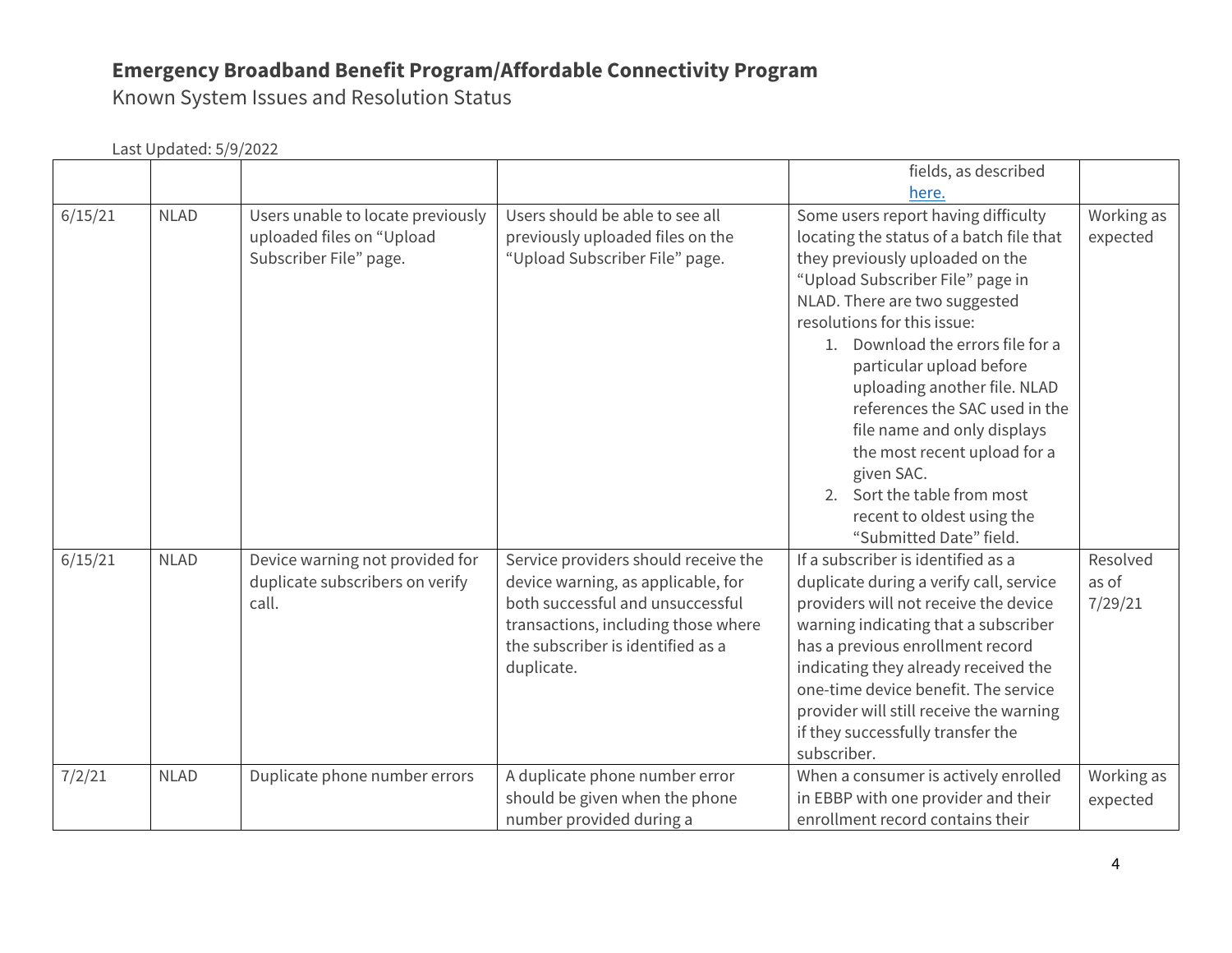Known System Issues and Resolution Status

|        |             |                                                                                                               | verify/enroll/transfer/update<br>transaction is already used by an<br>actively enrolled EBBP subscriber.                                                                                 | phone number, another provider who<br>tries to enroll that subscriber will<br>receive an error for<br>"DUPLICATE_PHONE_NUMBER." This<br>does not give the service provider<br>clear insight into whether the<br>consumer is a duplicate or if just their<br>phone number is a duplicate. To<br>resolve the error, the provider can use<br>the consumer's email address rather<br>than their phone number. |                              |
|--------|-------------|---------------------------------------------------------------------------------------------------------------|------------------------------------------------------------------------------------------------------------------------------------------------------------------------------------------|-----------------------------------------------------------------------------------------------------------------------------------------------------------------------------------------------------------------------------------------------------------------------------------------------------------------------------------------------------------------------------------------------------------|------------------------------|
|        |             |                                                                                                               |                                                                                                                                                                                          | Note: If the consumer does not receive<br>EBB service on a device associated<br>with a phone number, the USAC<br>recommends using the consumer's<br>contact phone number or email rather<br>than their phone number. The phone<br>number field is intended to be the<br>service phone number, not a contact<br>phone number.                                                                              |                              |
| 7/2/21 | <b>NLAD</b> | Unexpected error for<br>"CANNOT_UPDATE_EBBP_ELIG_I<br>NFO" associated with the<br>"amsFailureException" field | Service providers should only receive<br>this error in relation to the<br>"amsFailureException" field when<br>they are changing the value in that<br>field during an update transaction. | Service providers may receive an error<br>for<br>"CANNOT_UPDATE_EBBP_ELIG_INFO<br>" associated with the<br>"amsFailureException" field when<br>attempting update transactions. The<br>error may affect subscribers who<br>qualified for EBBP through an AVP<br>exception or who were actively<br>enrolled in Lifeline at the time of                                                                      | Resolved<br>as of<br>7/14/21 |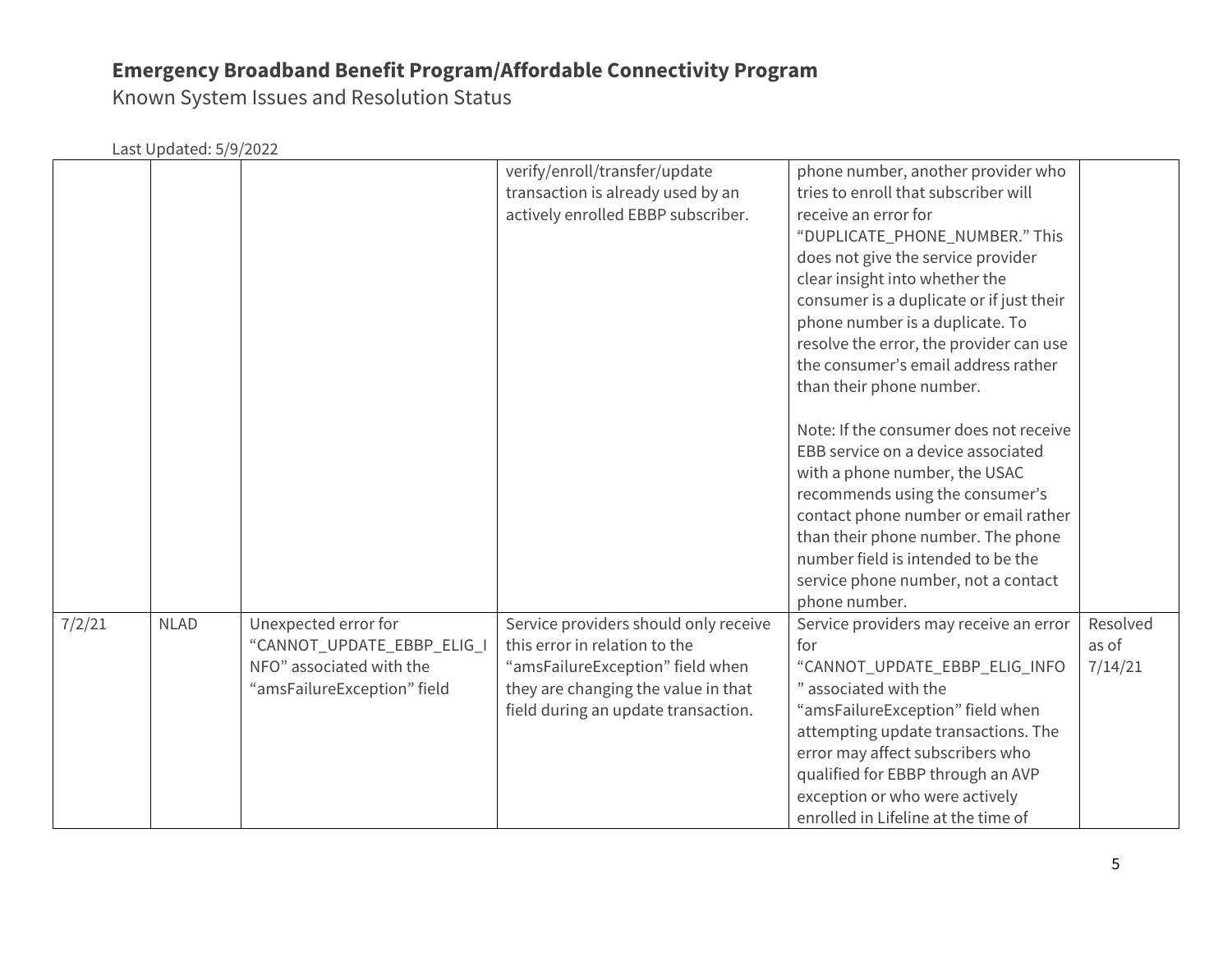Known System Issues and Resolution Status

|         | Last Updated: 5/9/2022 |                                                                      |                                                                                                   |                                                                                                                                                                                                                                                                                                                                                                                                                                                                                         |                               |
|---------|------------------------|----------------------------------------------------------------------|---------------------------------------------------------------------------------------------------|-----------------------------------------------------------------------------------------------------------------------------------------------------------------------------------------------------------------------------------------------------------------------------------------------------------------------------------------------------------------------------------------------------------------------------------------------------------------------------------------|-------------------------------|
|         |                        |                                                                      |                                                                                                   | enrollment. Providers can take the<br>following steps if the error is<br>encountered:<br>1. Verify that you are providing<br>the same value (0, 1, or blank)<br>in the "amsFailureException"<br>field as you did at the time of<br>enrollment<br>2. Wait and attempt the update<br>transactions again after July<br>15<br>a. Contact USAC with the<br>subscriber ID and<br>request assistance<br>with the update if you<br>cannot wait to make<br>the update at a later<br>time         |                               |
| 7/14/21 | <b>EBCS</b>            | SAC status counts appear<br>inaccurate on EBCS "File Claims"<br>page | Service providers should have a way<br>to see information on previously<br>submitted EBBP claims. | SACs that were submitted and<br>certified in a month prior to the<br>current month are not included in the<br>count of SACs displayed in the "SAC<br>Status" table on the "File Claims"<br>page in EBCS. For example, if the May<br>2021 claim for SAC 123456 was<br>submitted on June 7, 2021, then the<br>497 Officer and/or User for the SAC<br>would not see the SAC included in the<br>"SAC Status" table if they access the<br>"File Claims" page for the May 2021<br>data month. | Resolved<br>as of<br>10/26/21 |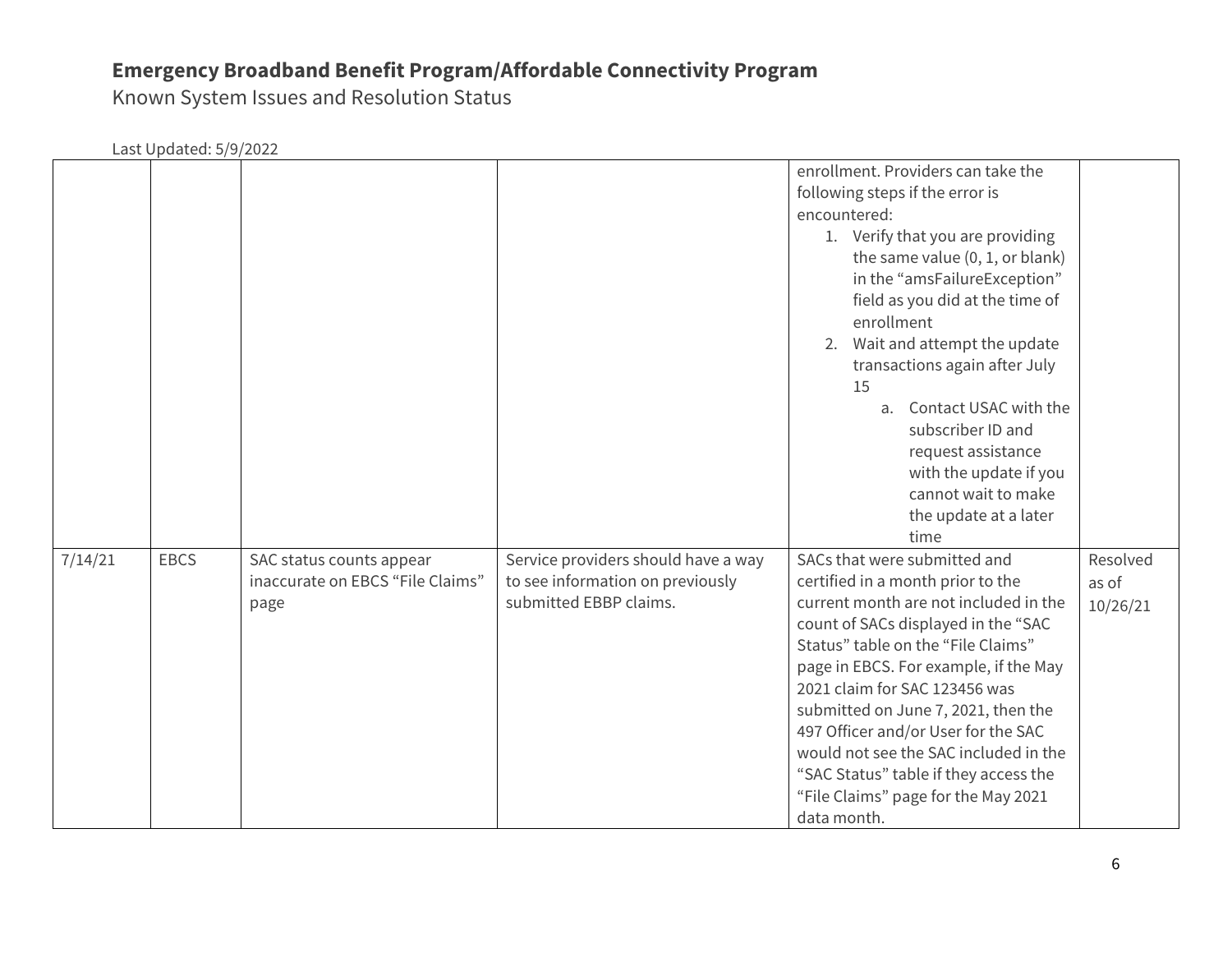Known System Issues and Resolution Status

| 8/3/21     | <b>NLAD</b> | Unable to enter "0000" as the last<br>four digits of a subscriber's SSN<br>on the EBBP Enroll/Verify and<br>Transfer pages.                                                                                                          | "0000" should be an acceptable value<br>for the last four digits of the<br>subscriber's SSN4 for all enrollment<br>methods. | Service providers are instructed to<br>"0000" as the last four digits of a<br>subscriber's SSN when the subscriber<br>chooses to use an alternate ID during<br>qualification, but if they attempt to do<br>so on the Enroll/Verify or Transfer<br>pages in NLAD for EBBP, they will<br>receive an error. As a workaround,<br>providers may continue using the<br>batch upload process to enroll<br>subscribers who use an alternate ID. | Resolved<br>as of<br>8/26/21       |
|------------|-------------|--------------------------------------------------------------------------------------------------------------------------------------------------------------------------------------------------------------------------------------|-----------------------------------------------------------------------------------------------------------------------------|-----------------------------------------------------------------------------------------------------------------------------------------------------------------------------------------------------------------------------------------------------------------------------------------------------------------------------------------------------------------------------------------------------------------------------------------|------------------------------------|
| 9/10/21    | <b>EBCA</b> | Not all EBB eligibility codes are<br>accepted by the system when a<br>user submits an eligibility check<br>request by API.                                                                                                           | All the eligibility check codes should<br>be accepted by the system.                                                        | The eligibility codes E50, E51, E52, and<br>E53 currently cause an error when<br>submitted for eligibility check via API.<br>We expect this to be resolved in time<br>for the production release at the end<br>of September.<br>Note: This is impacting the staging<br>environment only since it is going to<br>get resolved when EBCA is released in<br>production                                                                     | Resolved<br>as of<br>9/28/21       |
| 09/13/2021 | EBBP/ACP    | <b>Users receive "Validation Error</b><br>schoolLunchCert: The eligibility<br>information cannot be updated.<br>schoolName: The eligibility<br>information cannot be updated."<br>when trying to update the<br>Consumer Fee in NLAD. | Service Providers should not receive<br>this error when updating subscriber<br>fields such as consumer fee.                 | The error response "Validation Error<br>schoolLunchCert: The eligibility<br>information cannot be updated.<br>schoolName: The eligibility<br>information cannot be updated." is<br>impacting service providers ability to<br>update different consumer fee via the<br>EBB subscriber management portal                                                                                                                                  | Fix<br>expected<br>in May,<br>2022 |